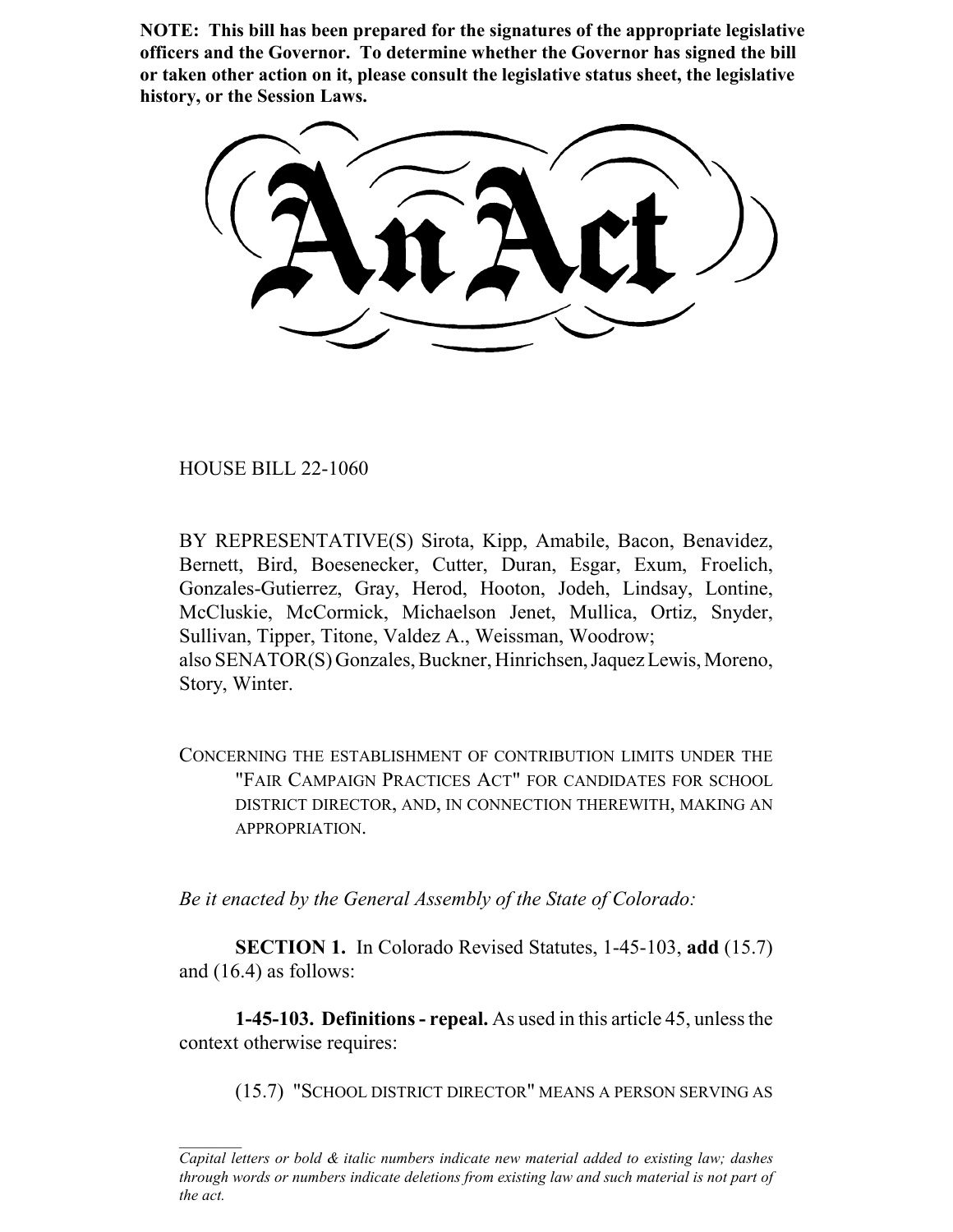A DIRECTOR ON THE BOARD OF EDUCATION OF ANY SCHOOL DISTRICT WITHIN THE STATE, INCLUDING A SCHOOL DISTRICT COMPOSED OF A CITY AND COUNTY.

(16.4) "SPECIAL SCHOOL ELECTION" MEANS ANY SCHOOL ELECTION PROVIDED FOR BY LAW AND HELD AT A TIME OTHER THAN THE REGULAR BIENNIAL SCHOOL ELECTION.

**SECTION 2.** In Colorado Revised Statutes, 1-45-103.7, **amend** (7); and **add** (1.7) as follows:

**1-45-103.7. Contribution limits - county offices - school district director - treatment of independent expenditure committees contributions from limited liability companies - voter instructions on spending limits - definitions.** (1.7) (a) THE MAXIMUM AMOUNT OF AGGREGATE CONTRIBUTIONS THAT A PERSON, EXCLUDING A SMALL DONOR COMMITTEE, MAY MAKE TO A CANDIDATE COMMITTEE OF A CANDIDATE FOR SCHOOL DISTRICT DIRECTOR, AND THAT A CANDIDATE COMMITTEE FOR SUCH CANDIDATE MAY ACCEPT FROM ANY ONE PERSON EXCLUDING A SMALL DONOR COMMITTEE FOR A REGULAR BIENNIAL SCHOOL ELECTION OR SPECIAL SCHOOL ELECTION, AS APPLICABLE, IS TWO THOUSAND FIVE HUNDRED DOLLARS.

(b) THE MAXIMUM AMOUNT OF AGGREGATE CONTRIBUTIONS THAT A SMALL DONOR COMMITTEE MAY MAKE TO A CANDIDATE COMMITTEE OF A CANDIDATE FOR SCHOOL DISTRICT DIRECTOR, AND THAT A CANDIDATE COMMITTEE FOR SUCH CANDIDATE MAY ACCEPT FROM ANY ONE SMALL DONOR FOR A REGULAR BIENNIAL OR SPECIAL SCHOOL ELECTION, AS APPLICABLE, IS TWENTY-FIVE THOUSAND DOLLARS.

(c) ANY MONETARY AMOUNT SPECIFIED IN SUBSECTION (1.7)(a) OR (1.7)(b) OF THIS SECTION MUST BE ADJUSTED IN ACCORDANCE WITH THE ADJUSTMENTS MADE TO OTHER CONTRIBUTION LIMITS AS SPECIFIED IN SECTION 3 (13) OF ARTICLE XXVIII OF THE STATE CONSTITUTION.

(d) THE REQUIREMENTS OF SECTIONS 1-45-108 AND 1-45-109, AS APPROPRIATE, APPLY TO ANY CONTRIBUTION MADE OR RECEIVED FOR ANY FOUR-YEAR ELECTION CYCLE THAT IS SUBJECT TO SUBSECTION (1.7)(a) OR  $(1.7)(b)$  OF THIS SECTION.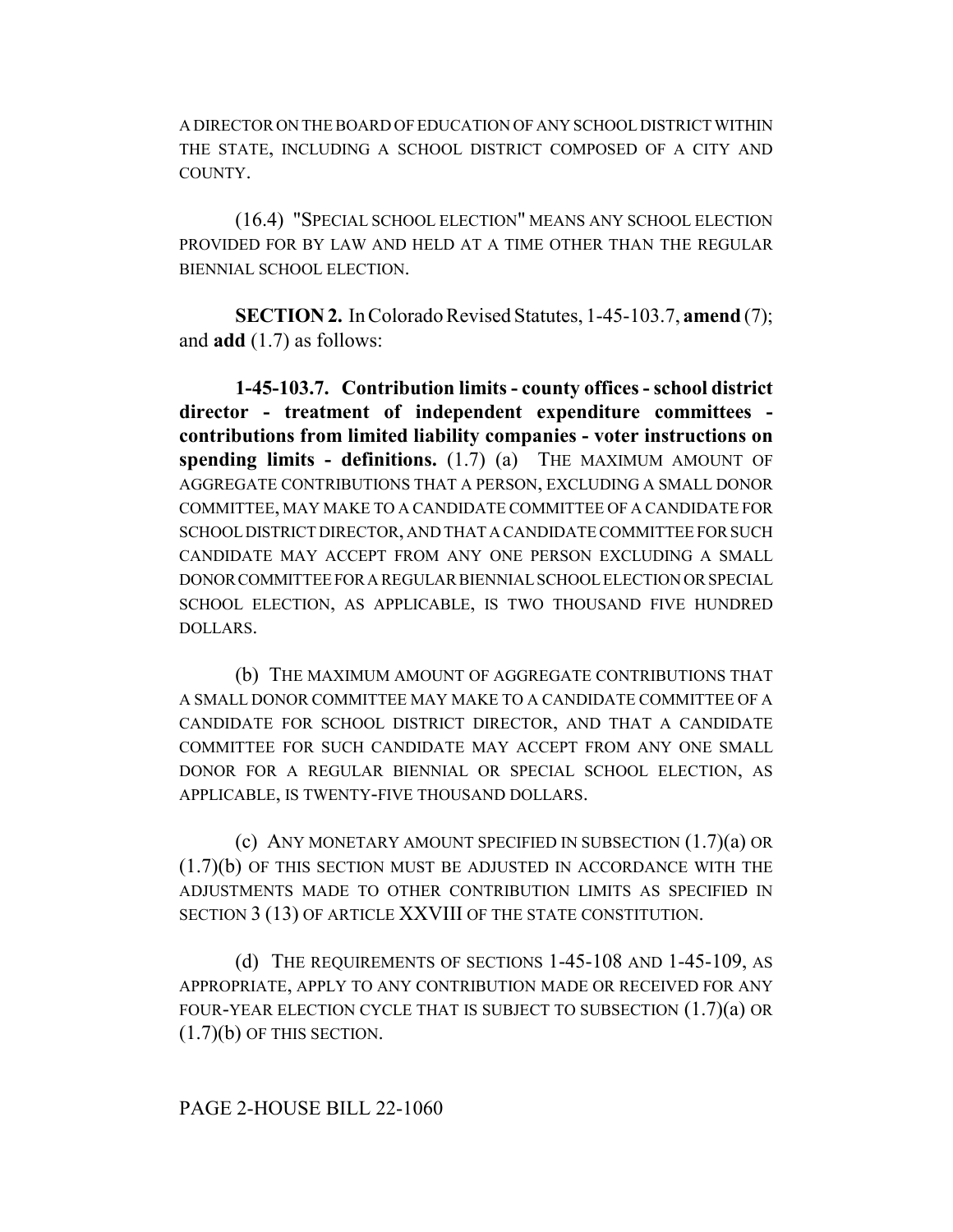(7) (a) Any person who believes that a violation of subsection (1.5), *(1.7),* (5), or (6) of this section has occurred may file a written complaint with the secretary of state in accordance with section 1-45-111.7 SECTION 1-45-111.7 (2).

(b) Any person who has violated subsection (1.5), *(1.7),* (5)(a),  $(5)(b)$ ,  $(5)(c)$ , or  $(6)$  of this section is subject to a civil penalty of at least double and up to five times the amount contributed or received in violation of the applicable provision.

(c) Any person who has violated any of the provisions of subparagraph (I) of paragraph (d) of subsection  $(5)$  SUBSECTION  $(5)(d)(I)$  of this section shall be IS subject to a civil penalty of fifty dollars per day for each day that the written affirmation regarding the membership of a limited liability company has not been filed with or retained by the candidate committee, political committee, or political party to which a contribution has been made.

**SECTION 3.** In Colorado Revised Statutes, 1-45-108, **amend**  $(2)(a)(I)$  introductory portion and  $(2.5)(a)$ ; and **add**  $(2.1)$  and  $(2.2)$  as follows:

**1-45-108. Disclosure - definitions - repeal.** (2) (a) (I) Except as provided in subparagraph  $(V)$  of this paragraph  $(a)$  and subsections  $(2.5)$ ,  $(2.7)$ , and  $(6)$  SUBSECTIONS  $(2)(a)(V)$ ,  $(2.1)$ ,  $(2.5)$ ,  $(2.7)$ , AND  $(6)$  of this section, such reports that are required to be filed with the secretary of state must be filed:

(2.1) EXCEPT AS OTHERWISE PROVIDED IN SUBSECTION (2.2) OF THIS SECTION, IN THE CASE OF A REGULAR BIENNIAL SCHOOL ELECTION OR A SPECIAL SCHOOL ELECTION, A CANDIDATE COMMITTEE FOR SCHOOL DISTRICT DIRECTOR SHALL FILE REPORTS THAT ARE REQUIRED TO BE FILED WITH THE SECRETARY OF STATE ACCORDING TO THE FILING SCHEDULE SPECIFIED IN SUBSECTIONS  $(2)(a)(I)(A), (2)(a)(I)(C), (2)(a)(I)(D),$  AND  $(2)(a)(I)(E)$  OF THIS SECTION.

(2.2) IN CONNECTION WITH A RECALL ELECTION OF A SCHOOL DISTRICT DIRECTOR, REPORTS OF CONTRIBUTIONS AND EXPENDITURES MUST BE FILED IN ACCORDANCE WITH THE DEADLINES THAT ARE SPECIFIED IN SUBSECTION (6) OF THIS SECTION.

## PAGE 3-HOUSE BILL 22-1060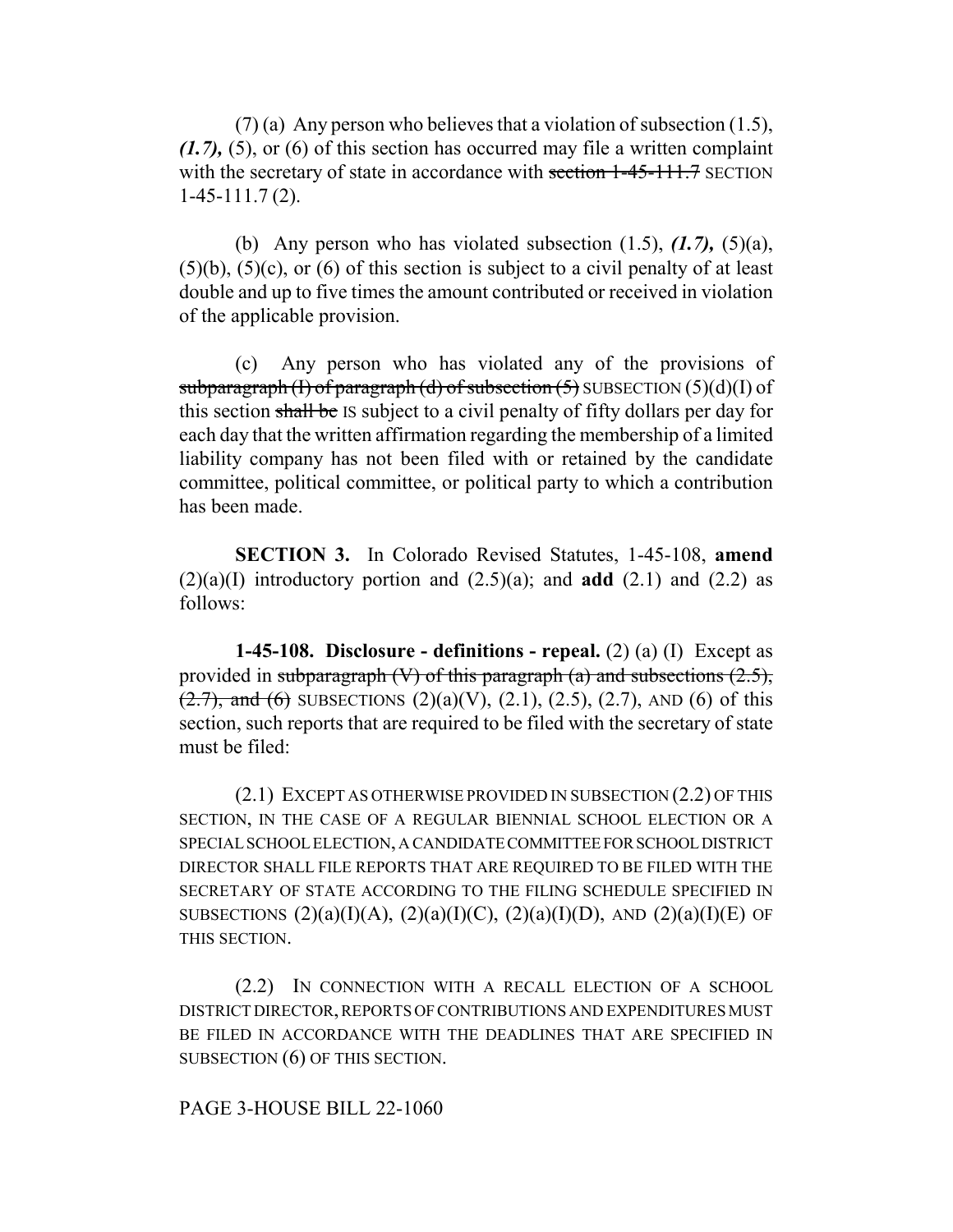$(2.5)$  (a) Except as provided in subsection  $(2.5)$ (b) of this section, and in addition to any report required to be filed with the secretary of state or municipal clerk under this section, all candidate committees, issue committees, and political parties must file a report with the secretary of state of any contribution of one thousand dollars or more at any time within thirty days preceding the date of the primary election, general election, or regular biennial school election, OR SPECIAL SCHOOL ELECTION, AS APPLICABLE. This report shall MUST be filed with the secretary of state no later than twenty-four hours after THE receipt of said contribution.

**SECTION 4.** In Colorado Revised Statutes, 1-45-109, **amend**  $(1)(a)(II)$  as follows:

**1-45-109. Filing - where to file - timeliness.** (1) For the purpose of meeting the filing and reporting requirements of this article 45:

(a) The following shall file with the secretary of state:

(II) Candidates in special district AND SCHOOL DISTRICT DIRECTOR elections; the candidate committees of such candidates; political committees in support of or in opposition to such candidates; issue committees supporting or opposing a special district ballot issue; and small donor committees making contributions to such candidates.

**SECTION 5.** In Colorado Revised Statutes, 22-30-104, **amend** (1) as follows:

**22-30-104. Conduct of elections.** (1) All elections authorized in this article shall ARTICLE 30 MUST be conducted pursuant to articles 1 to 13 of title 1, C.R.S. For each election, the governing body authorized to call the election shall name a designated election official who shall be responsible for calling and conducting the authorized election. LIMITS ON CONTRIBUTIONS TO CANDIDATES FOR THE BOARD OF EDUCATION OF A SCHOOL DISTRICT ARE SPECIFIED IN SECTION 1-45-103.7 (1.7). THE DISCLOSURE OF SUCH CONTRIBUTIONS IS GOVERNED IN ACCORDANCE WITH SECTIONS 1-45-108 AND 1-45-109.

**SECTION 6.** In Colorado Revised Statutes, 22-30-122, **amend** (4) as follows: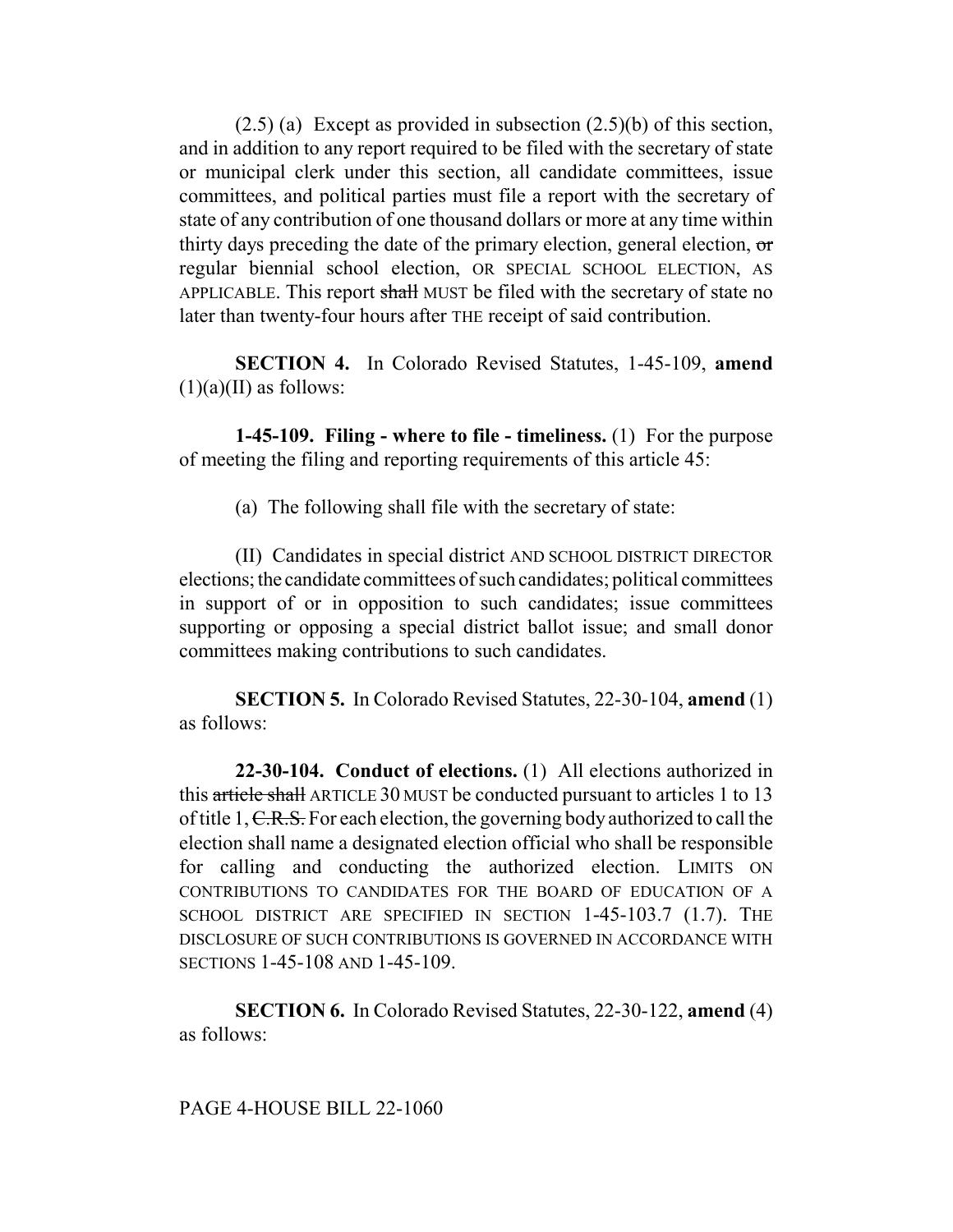**22-30-122. Election of school directors in new school districts.** (4) Any person desiring to be a candidate for the office of director of a new school district formed under the provisions of this article ARTICLE 30 shall be an eligible elector of the school district and, if directors in such new school district are elected under a director district plan of representation, a resident of the director district which the candidate seeks to represent. Each such candidate shall MUST be nominated in the manner otherwise provided by law for school directors. LIMITS ON CONTRIBUTIONS TO CANDIDATES FOR THE BOARD OF EDUCATION OF A SCHOOL DISTRICT ARE SPECIFIED IN SECTION 1-45-103.7 (1.7). THE DISCLOSURE OF SUCH CONTRIBUTIONS IS GOVERNED IN ACCORDANCE WITH SECTIONS 1-45-108 AND 1-45-109.

**SECTION 7.** In Colorado Revised Statutes, 22-31-103, **amend** (1) as follows:

**22-31-103. Board of education to govern conduct of school elections - contract with county clerk and recorder.** (1) Except as otherwise provided in this article ARTICLE 31, the board of education of each school district shall govern the conduct of all school elections in the district, shall designate an election official who shall be responsible for conducting the election, and shall render all interpretations and make all initial decisions as to controversies or other matters arising in the conduct of such elections. All elections authorized in this article ARTICLE 31 shall be conducted pursuant to the provisions of articles 1 to 13 of title 1. C.R.S. LIMITS ON CONTRIBUTIONS TO CANDIDATES FOR THE BOARD OF EDUCATION OF A SCHOOL DISTRICT ARE SPECIFIED IN SECTION 1-45-103.7 (1.7). THE DISCLOSURE OF SUCH CONTRIBUTIONS IS GOVERNED IN ACCORDANCE WITH SECTIONS 1-45-108 AND 1-45-109.

**SECTION 8.** In Colorado Revised Statutes, 22-31-131, **amend** (1) as follows:

**22-31-131. Election procedures in districts composed of a city and county.** (1) The regular biennial school election in each school district coterminous with a city and county shall be held on the first Tuesday in November of each odd-numbered year, shall be conducted and supervised by the election commission of the city and county, and shall be governed by the provisions of articles 1 to 13 of title 1. C.R.S. LIMITS ON CONTRIBUTIONS TO CANDIDATES FOR THE BOARD OF EDUCATION OF SUCH SCHOOL DISTRICT ARE SPECIFIED IN SECTION 1-45-103.7 (1.7). THE

PAGE 5-HOUSE BILL 22-1060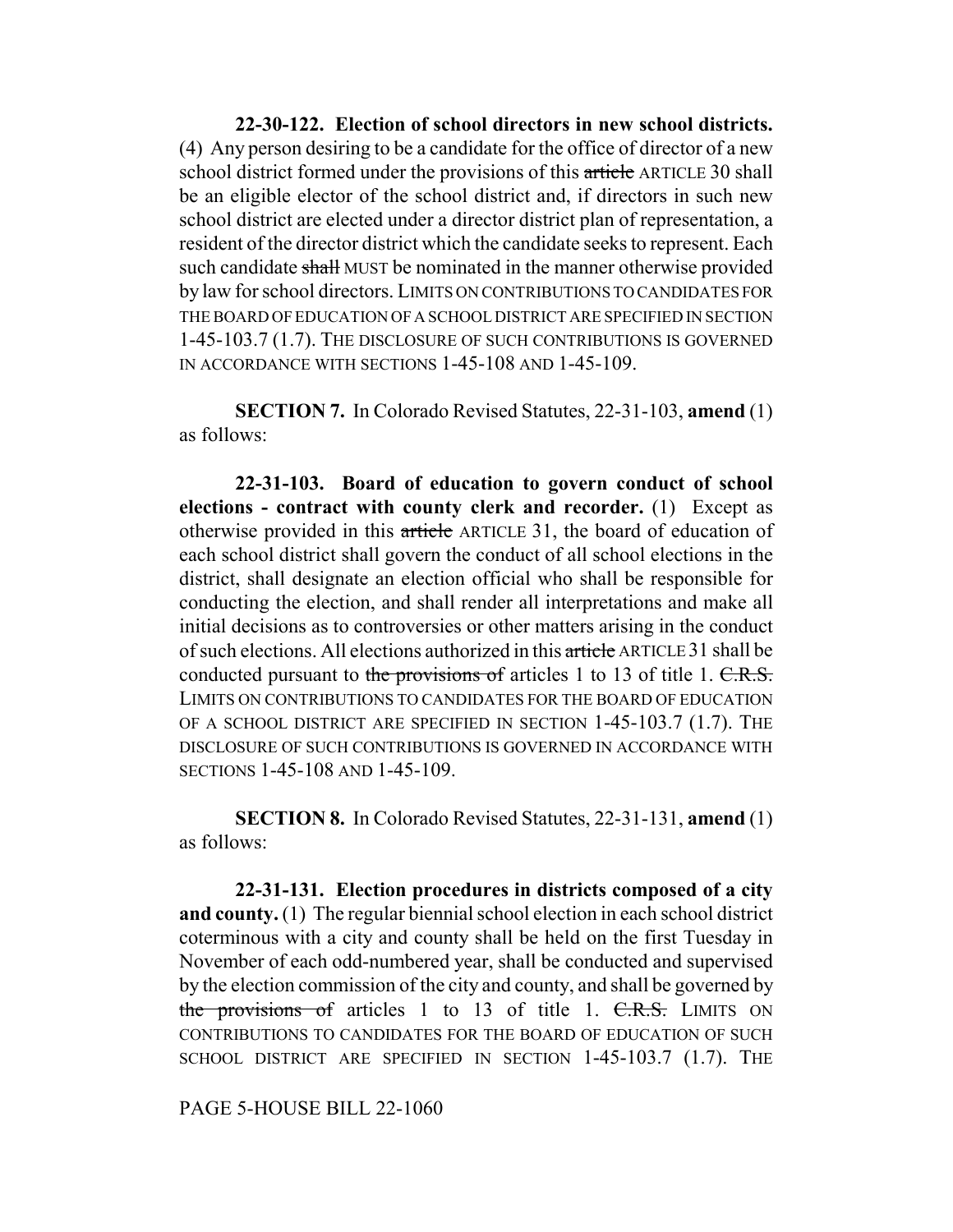DISCLOSURE OF SUCH CONTRIBUTIONS IS GOVERNED IN ACCORDANCE WITH SECTIONS 1-45-108 AND 1-45-109.

**SECTION 9. Appropriation.** For the 2022-23 state fiscal year, \$7,500 is appropriated to the department of state for use by the information technology division. This appropriation is from the department of state cash fund created in section 24-21-104 (3)(b), C.R.S. To implement this act, the department may use this appropriation for hardware/software maintenance.

**SECTION 10. Effective date - applicability.** This act takes effect July 1, 2022, and applies to the portion of any election cycle or for the portion of the calendar year remaining after said date, and for any election cycle or calendar year commencing after said date.

**SECTION 11. Safety clause.** The general assembly hereby finds,